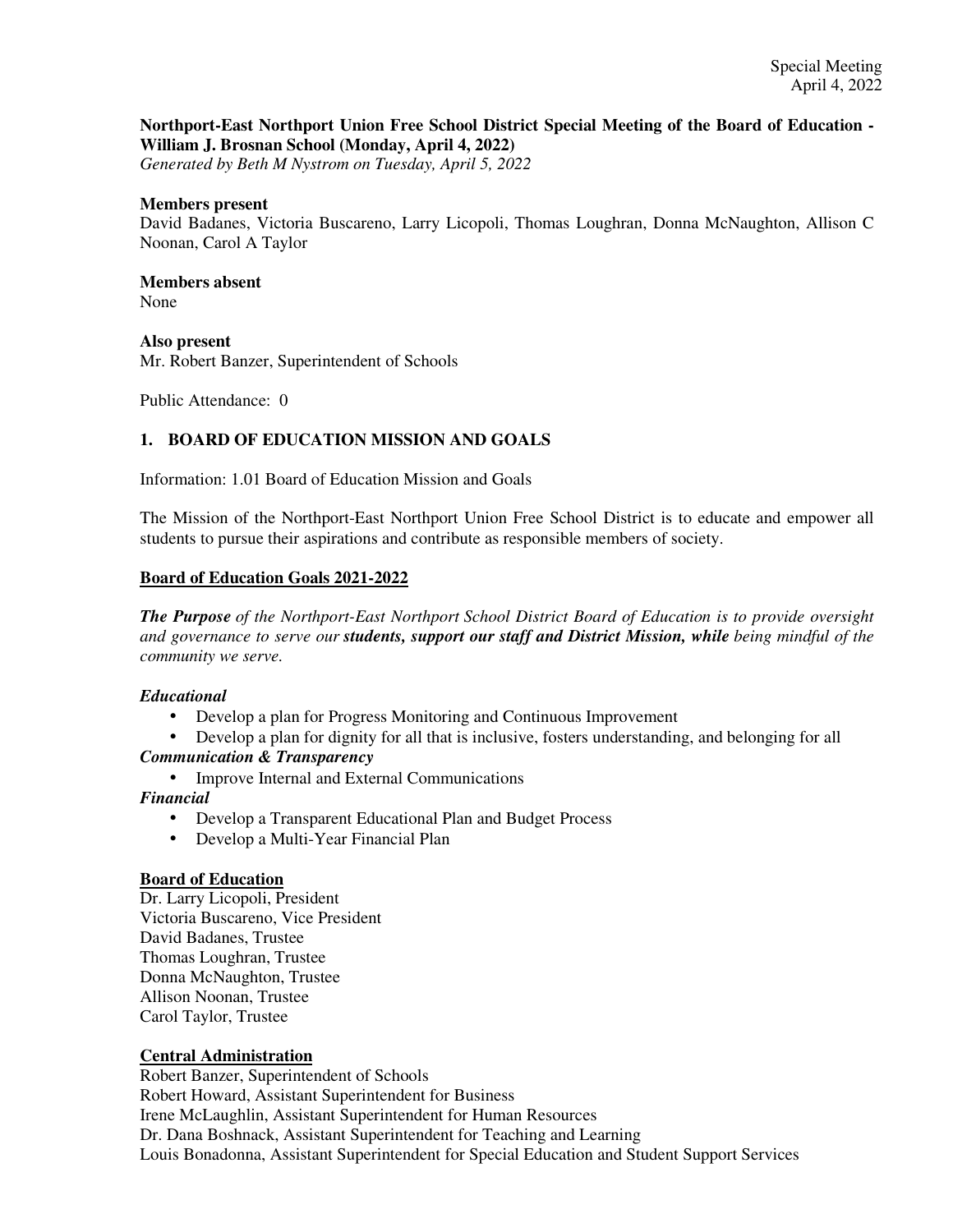# **2. CALL TO ORDER**

President Licopoli called the meeting to order at 6:30 p.m.

# **3. NOTICE OF EMERGENCY EXITS**

President Licopoli pointed out the emergency exits, and led the those present in the

# **4. PLEDGE OF ALLEGIANCE**

# **5. READING OF DISTRICT MISSION**

# **6. BOARD RETREAT/COMMITTEE-OF-THE-WHOLE**

Action: 6.01 Board Retreat/Committee-of-the-Whole Recommendation to convene into a Board Retreat/Committee-of-the-Whole to informally discuss progress of Board goals

Motion by Carol A Taylor, second by Allison C Noonan. Final Resolution: Motion Passes Yes: David Badanes, Victoria Buscareno, Larry Licopoli, Thomas Loughran, Donna McNaughton, Allison C Noonan, Carol A Taylor

Recommendation to withdraw motion to convene into a Board Retreat/Committee-of-the-Whole to informally discuss progress of Board goals

Motion by Larry Licopoli, second by David Badanes. Final Resolution: Motion Passes Yes: David Badanes, Victoria Buscareno, Larry Licopoli, Thomas Loughran, Donna McNaughton, Allison C Noonan, Carol A Taylor

# **7. EXECUTIVE SESSION**

Action: 3.01 Motion to convene into Executive Session to discuss matters pertaining to the employment history of particular persons.

Motion by Larry Licopoli, second by Thomas Loughran. Final Resolution: Motion passes Yes: David Badanes, Victoria Buscareno, Thomas Loughran, Larry Licopoli, Donna McNaughton, Allison C Noonan, Carol A Taylor

# **8. UPCOMING MEETINGS**

Information: 8.01 Upcoming Meetings

SPECIAL MEETING TO FINALIZE THE BUDGET Thursday, April 7, 2022 7:00 p.m. William J. Brosnan School

SPECIAL MEETING Vote on BOCES 2022-2023 Administrative Budget and Trustees Tuesday, April 26, 2022